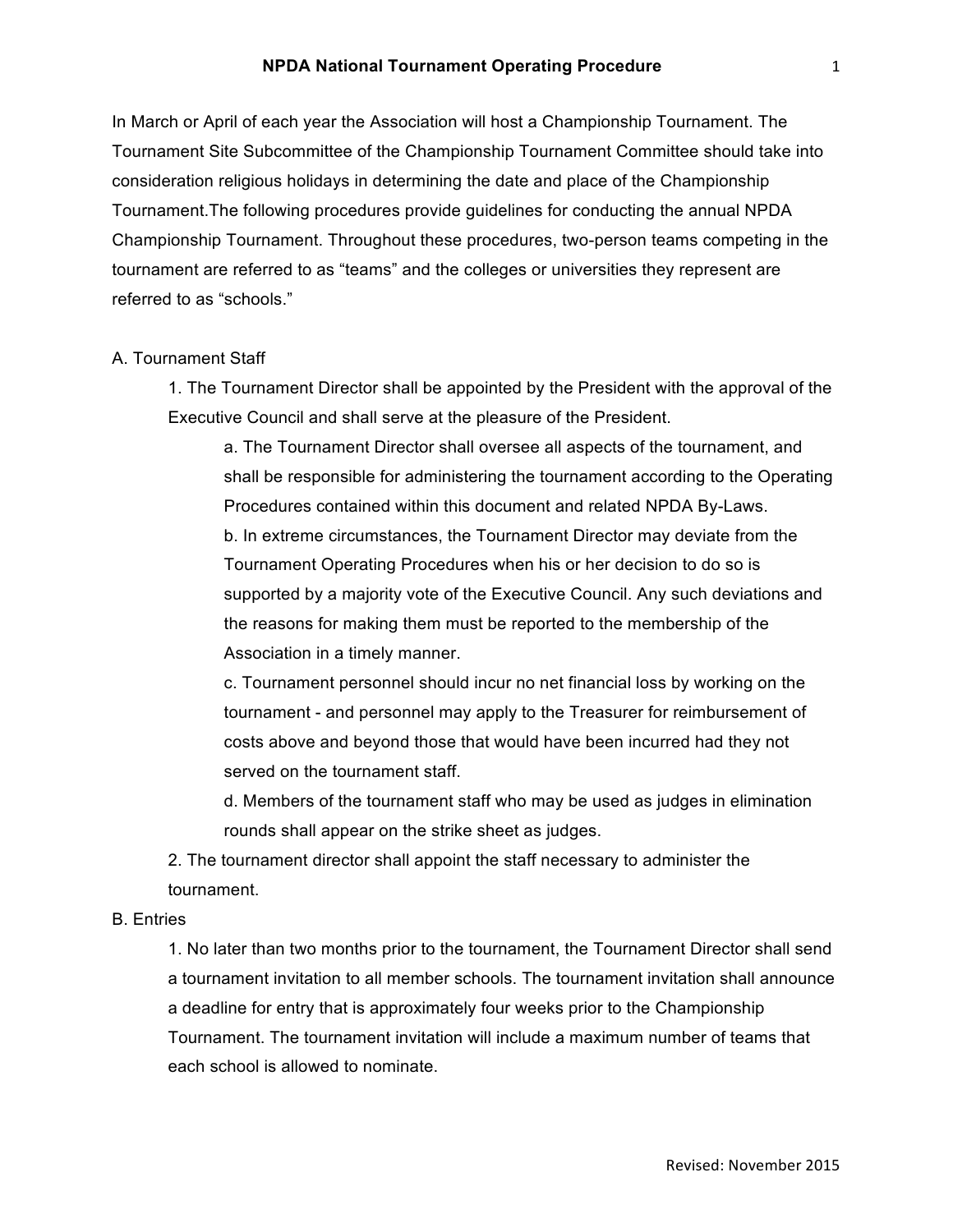2. All schools shall be permitted to nominate no more than the maximum number of teams allowed for each school. The Tournament Director shall note the order in which the nominations are received. A complete nomination must consist of the number of teams, the number of judges, the names of teams and judges (although names may be changed prior to the tournament), and a deposit to be applied to entry fees. Deposits will be returned only in the events that changes are made prior to the entry deadline or if the tournament is unable to accommodate all of the nominations. Otherwise, deposits are nonrefundable.

3. On the date of the deadline for entry, the Tournament Director shall compare the number of teams nominated for the tournament with the maximum number of teams that can be accommodated by the host school. If the number of nominations is equal to or fewer than the maximum number of teams that can be accommodated, the Tournament Director shall enter those teams in the tournament.

4. At the deadline, if the number of teams nominated exceeds the maximum number of teams that can be accommodated, the Tournament Director shall enter the first team from each school, then the second, and so on. Once it is impossible to complete a movement through the list and accommodate at the tournament site, the total number of applicants for slots in the tournament, the Tournament Director will return to the top of the list and count the number of teams at this point. The director will then subtract that number from the total number of slots possible for the tournament. That number of teams will then be selected randomly from a pool consisting of one team from each school still applying for slots. After this process, the Tournament Director will notify all schools of the final number of teams they will be allowed to enter in the tournament and will return deposits for all teams that cannot be accommodated in the tournament. The Tournament Director will then continue the process, to rank the unentered teams in priority for a waiting list.

5. At the deadline, if the maximum number of teams that can be accommodated is not exceeded, the Tournament Director may accept additional teams that may be charged an additional fee for late entry.

# C. Debater Eligibility

1. All entering schools must be members of the NPDA or must pay membership fees at the time of their tournament registration.

2. Eligibility to participate in the tournament is defined by NPDA By-Law VIII. Each nomination must include a statement by the registrar (or other appropriate university 2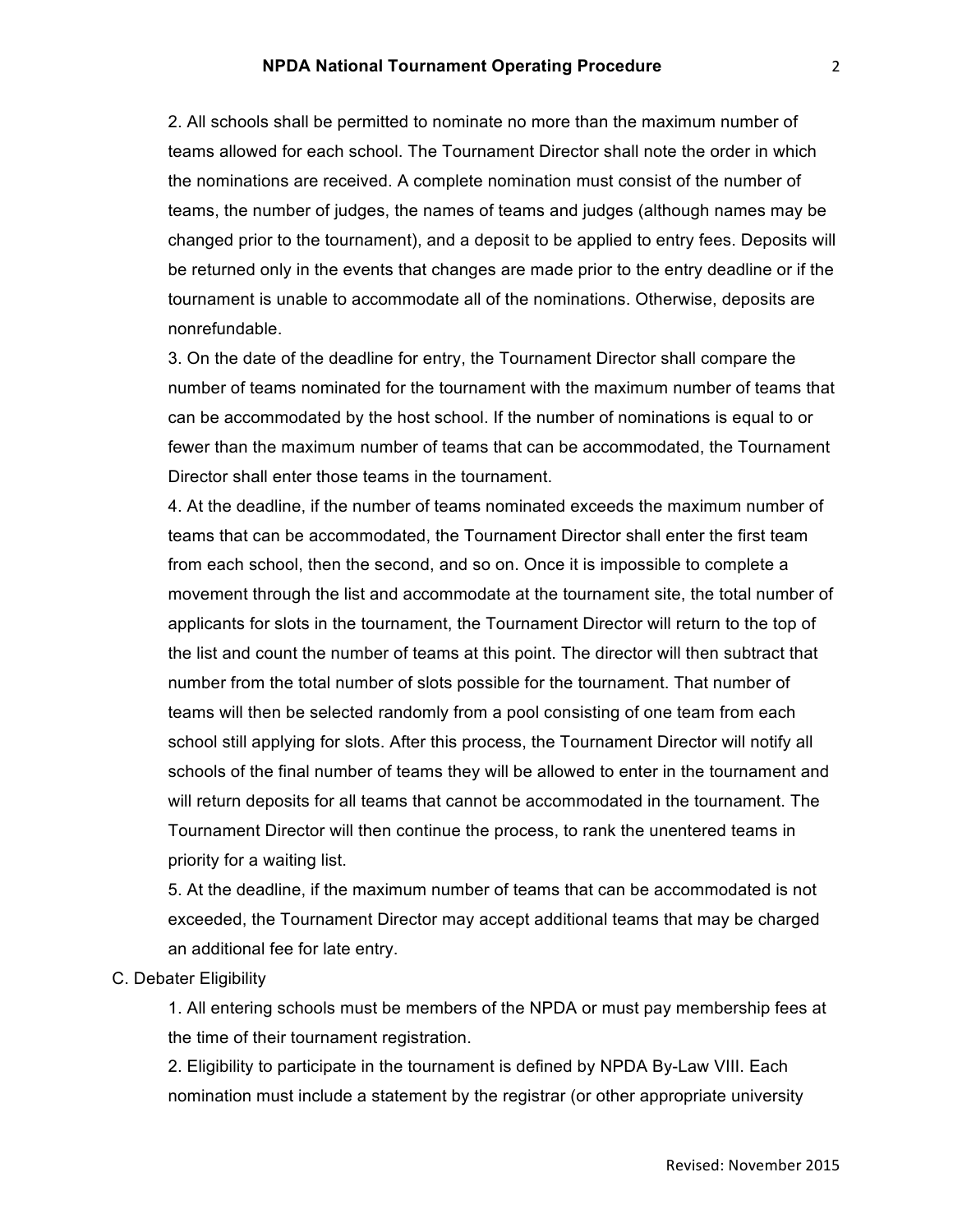official) testifying that the debaters are enrolled in the institution as prescribed in NPDA By-Law VIII.

3. Ordinarily a team will consist of two persons from the same school. Hybrid teams (with one member from each of two different schools) are also permitted; although, no school is permitted to have more than one debater participating as a member of a hybrid team. Hybrid teams will not meet teams from either of the two schools in prelims or elimination rounds. Hybrid success will count toward tournament sweepstakes, with each school receiving 50 percent of the total points earned.

#### D. Novice

1. For purposes of the NPDA Championship Tournament, a novice shall be defined as an undergraduate student who is in his or her first year of participation in intercollegiate competitive debate and meets the criteria below:

a. Students with previous competitive experience in high school or intercollegiate debate formats would be ineligible for novice status.

1) High school debate formats include, but are not limited to, Cross Examination (CX) Debate, Lincoln-Douglas (LD) Debate, Public Forum (PF) Debate and Parliamentary Debate.

2) Intercollegiate debate formats include, but are not limited to,

Parliamentary Debate (such as NPDA, APDA, CUSID), CEDA/NDT, NFA-LD, NEDA, ADA, BP, IPDA and College Public Forum.

b. Each novice student is eligible for novice standing for no more than one NPDA Championship Tournament.

2. Coaches may identify students who qualify for novice status so that they may be tracked for novice awards.

a. The coach should identify novice competitors and novice two-person teams at the time the entry is submitted to the Tournament Director.

b. In order for a two-person team to qualify for novice status, both members of the pairing must be novice competitors.

3. The tab room staff at each NPDA Championship Tournament will track the performance of novice competitors and novice two-person teams.

a. Certificates, plaques, or other appropriate awards should be given to the top five novice speakers.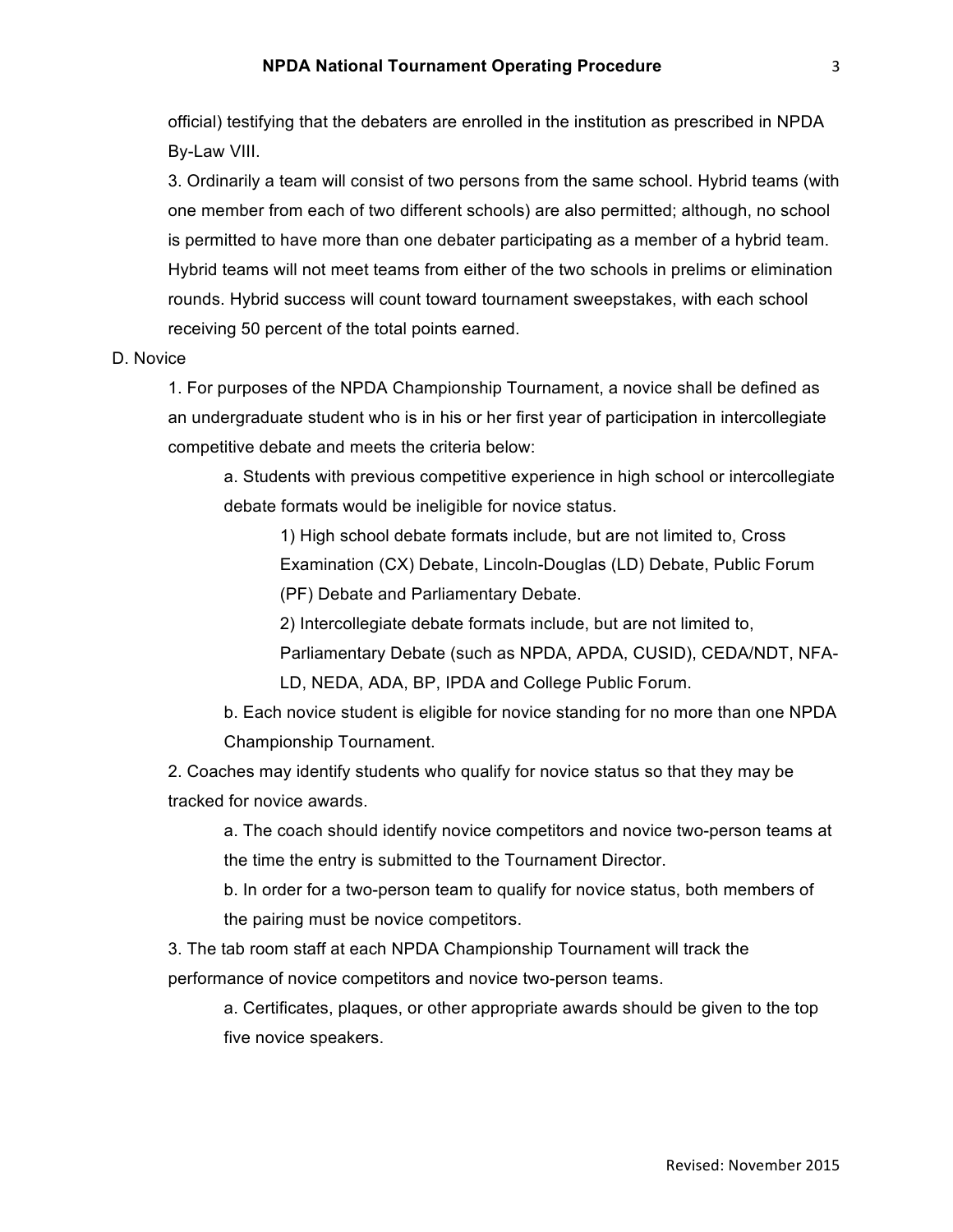1) The speakers should simply be identified from the overall rankings for speaker awards. So, it is conceivable that a novice could receive a regular open division speaker award as well as a novice speaker award. 2) Novice speaker awards will be announced at the normally scheduled awards ceremony.

b. Certificates, plaques, or other appropriate awards should be given to the top three novice two-person teams.

1) Both members of the two-person team must be novice competitors in order to receive a novice team award.

2) The teams should simply be ranked from the overall rankings for team awards. Consequently, if more than one novice team advances to elimination rounds, the awards for top novice teams would be held until those teams are eliminated from competition.

c. To ensure the privacy of the novice status of teams or debaters, the novice status of any two-person team or individual competitor will be only known to the tab room staff, Tournament Director, and other relevant parties associated with tournament administration.

1) Tab room staff and others who may be aware of a team or debater's status will maintain confidentiality with regard to a team or debater's status until awards are announced.

2) The novice status of any two-person team or debater may be included with post-tournament materials such as lists of awards and results.

d. Novice competitors and novice teams will be treated no differently than other teams or competitors for purposes of team and season sweepstakes awards at the NPDA Championship Tournament.

E. Accommodations for debates

1. Students and/or judges who need ADA accommodations shall notify the tournament director as soon as possible and preferably at the time of entry whether there will be a need for any accommodations.

2. In consultation with the host, the tournament director shall provide the necessary accommodations. Such accommodations could include rooms near the ballot table and/or topic announcement for both judging and preparation, and/or other reasonable accommodations as defined by the ADA.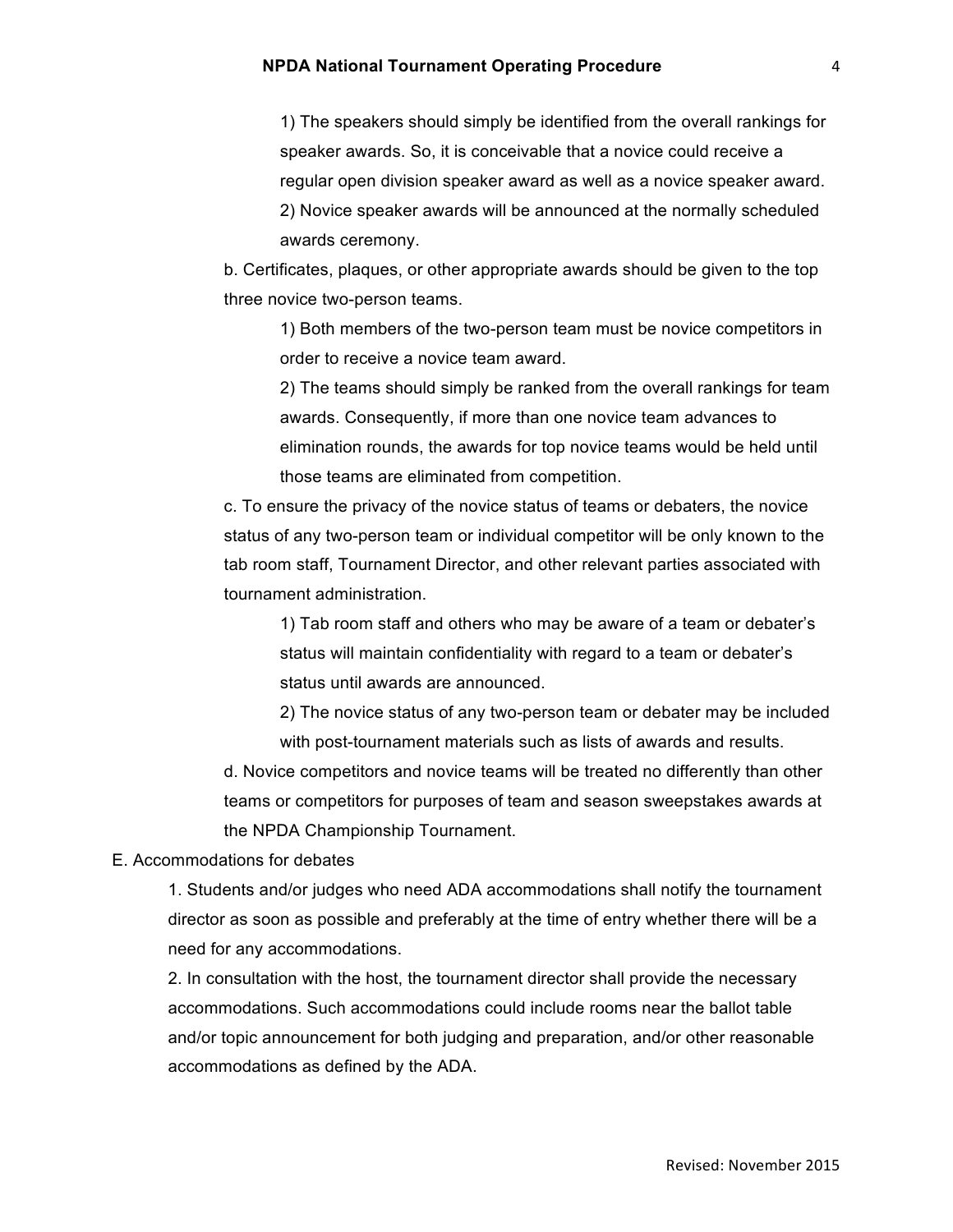3. If an ADA room is necessary for a judge or a debater, preference shall be given to keep the same room for both competition and preparation. ADA requests shall trump any school reserving preparation rooms as part of the tournament.

# F. Judge Eligibility

1. In order to be an adjudicator at the National Championship Tournament a judge shall meet one or more of the following initial criteria at the time their name is submitted as part of the tournament entry:

a. they shall have completed a baccalaureate degree;

b. they shall have exhausted competitive eligibility in all intercollegiate forensics; or,

c. if some eligibility remains, they shall have foresworn any future competition in intercollegiate forensics.

d. exceptions to the waiver of eligibility can be made on a case-by-case basis by the executive council for undergraduates who have entered debate through nontraditional channels.

2. The judge shall not have competed in intercollegiate debate in the United States after May 1 of the year preceding the National Championships and shall not do so in the period between entry in the tournament and the conclusion of the National Championship tournament.

## G. Debates

1. There shall be eight preliminary rounds of debate.

2. To the extent possible, all preliminary rounds should be paired to give each team an equal number of rounds on both sides of the motion.

3. Following the preliminary rounds, an appropriate number of single elimination rounds will be held until one team is deemed the champion.

4. Both members of each team must participate in each debate. If one or both members of a team fails to show up for a scheduled debate round, the team will be considered to have forfeited the round.

5. The first speaker for each team will deliver the first constructive and the rebuttal for each side. The second speaker for each team will deliver the second constructive.

#### H. Topics and Topic Announcement

1. In addition to the responsibilities indicated under the Championship Tournament Committee, Subcommittee duties, the Topic Selection Committee shall select an appropriate number of topics to be debated at the tournament. The chair of the topic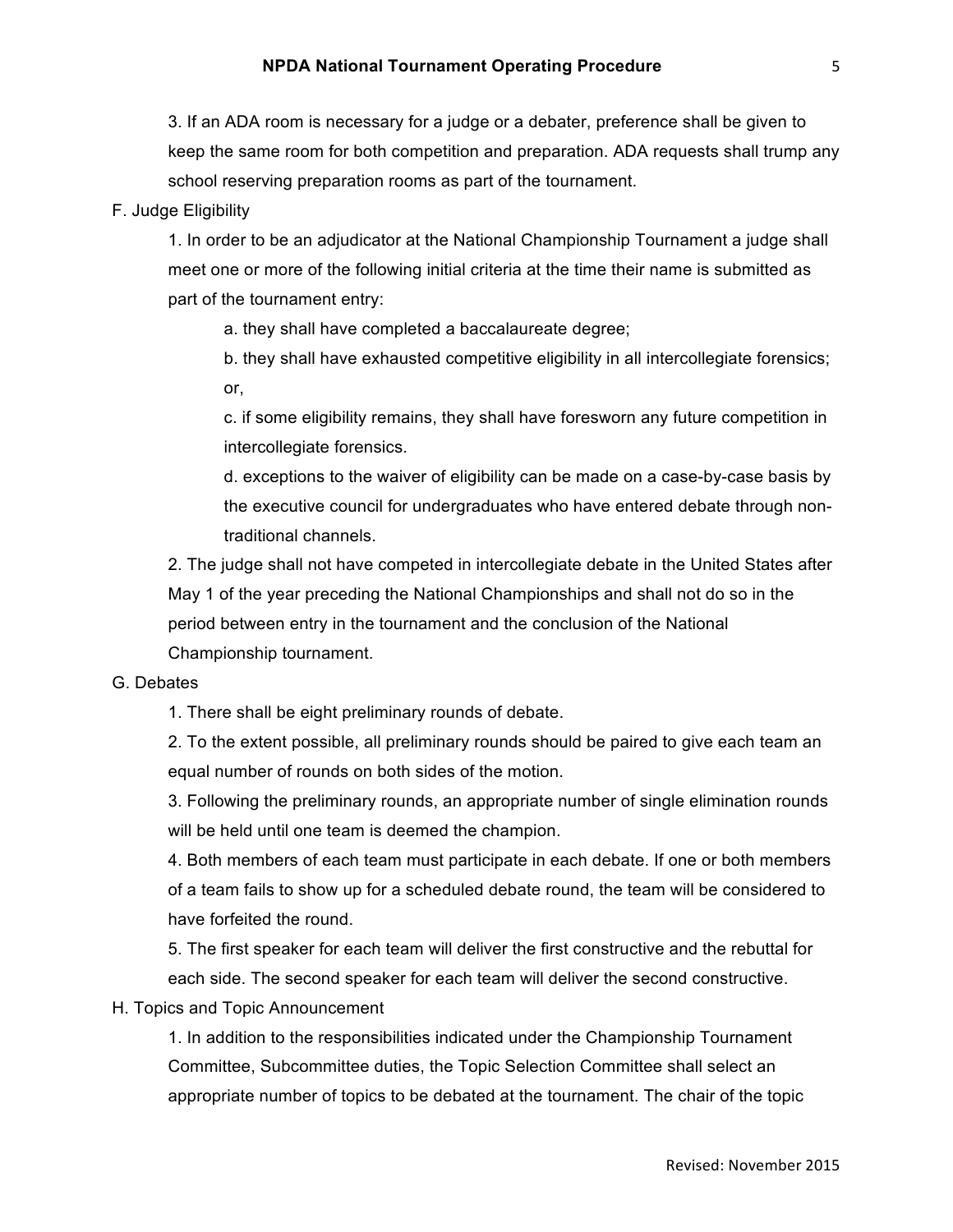committee shall solicit topics from the NPDA membership, though the committee should not be limited to only those topics submitted.

2. A different topic will be announced prior to each debate.

3. Debates shall begin a specified number of minutes after the announcement of the topic. The specified preparation and transit time shall be twenty minutes plus the amount of time needed to walk to the furthest building in which debates are being held, as determined by the tournament director. The official start of prep time shall be announced with the topic. Debaters and judges are responsible for starting their time at the time of announcement.

- I. Scheduling of the Debates
	- 1. Randomly paired debates.
		- a. The first two debates shall be paired randomly.
	- 2. Power-matched debates

a. Rounds 3-8 will be power matched based on each team's cumulative record through the previous round.

b. All power-matched rounds shall be conducted using standard high-low within bracket procedures.

c. If a record bracket contains an uneven number of teams, the bracket shall be evened by "pulling leftovers up." The uneven bottom of the upper bracket is moved to the top of the next lower bracket according to opposition record. Care should be taken to avoid second "pull-ups."

d. For the purpose of power-matching rounds 3-4, team order shall be determined by the following criteria:

1) Number of Wins

2) Total Speaker Points

3) Adjusted Speaker Points: Adjusted by dropping the high and the low scores

4) Opposition Wins: The strength of the team's competition as defined by the number of wins earned by the team's opposition

5) Double-Adjusted Points: Adjusted by dropping the two high and the two low scores

6) Judge Variance: The average number of points that each judge gave the team relative to the number of points the judge gave to all other teams the judge was assigned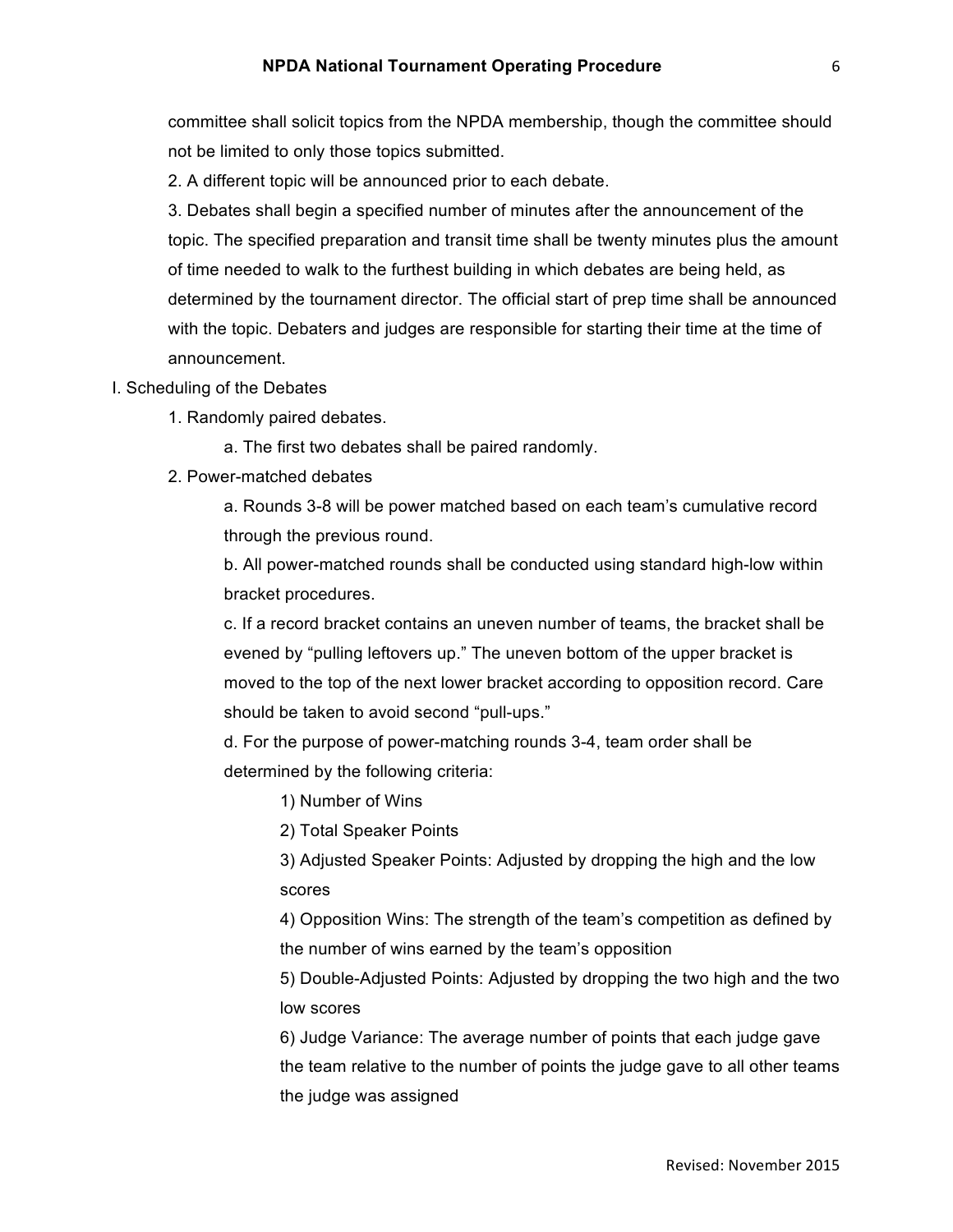### 7) Random

e. For the purpose of power matching rounds 5-8, team order shall be determined by the following criteria:

1) Number of Wins

2) Adjusted Speaker Points: Adjusted by dropping the high and the low scores

3) Total Speaker Points

4) Opposition Wins: The strength of the team's competition as defined by the number of wins earned by the team's opposition

5) Double-Adjusted Points: Adjusted by dropping the two high and the two low scores

6) Judge Variance: The average number of points that each judge gave the team relative to the number of points the judge gave to all other teams the judge was assigned

7) Random

3. Tab Room Disclosure.

After tabulating the results of each preliminary round 1-8 and releasing the pairings for the subsequent round, the tabulation staff will post the results of the previous round by highlighting the team that won in a common area accessible to all tournament participants or by electronic dissemination.

# 4. Scheduling elimination rounds

a. All teams with winning records (5-3 or better) will advance to the singleelimination rounds. The initial seeding order of teams advancing to elimination rounds will be determined by the following criteria:

1) Number of Wins

2) Adjusted Speaker Points: Adjusted by dropping the high and the low scores

3) Total Speaker Points

4) Opposition Wins: The strength of the team's competition as defined by the number of wins earned by the team's opposition

5) Double-Adjusted Points: Adjusted by dropping the two high and the two low scores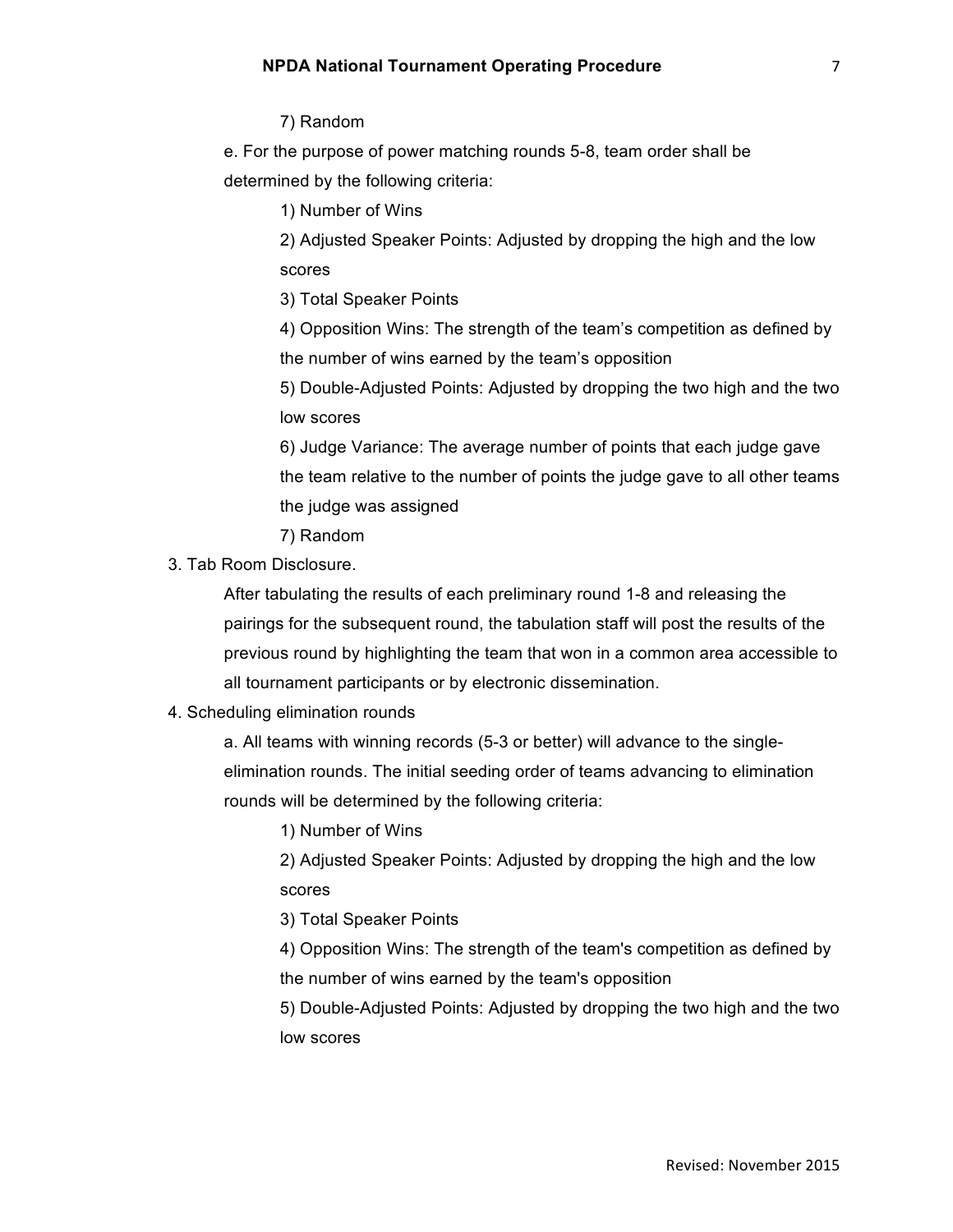6) Judge Variance: The average number of points that each judge gave the team relative to the number of points the judge gave to all other teams the judge was assigned

7) Random

b. If more teams have winning records than can be accommodated with a standard elimination round, a partial elimination round will be held to determine seedings for the subsequent elimination round.

c. Those teams with the lower records will debate in the partial elimination round for seedings in the subsequent elimination rounds. Those teams with better records will receive an automatic bye into the next elimination round. d. In the event that two teams from the same school meet in elimination rounds, the Tournament Director or his/her staff will break brackets according to the

following criteria:

- (1) protecting the higher seed;
- (2) changing the fewest number of brackets;
- (3) preserving original bracket order

e. Sides in the elimination rounds will be reversed if the teams have met in the preliminary rounds. If the teams have not met before, sides will be determined randomly until the quarterfinal round. Starting with the quarterfinal round, a coin toss will determine sides. The team listed first will call the side in the coin toss.

#### J. Judge Assignment

1. Each preliminary round should be adjudicated by one judge. Each elimination round prior to the quarter final round will be adjudicated by no fewer than three judges. The quarter final and semi finals will be adjudicated by no fewer than five judges. The final round will be adjudicated by no fewer than seven judges. At the discretion of the Tournament Director, each team in the semifinal and final round of debate may be allowed to remove one or more judges from a tentative panel. In this case, the Tournament Director has the right to name one or more judges who cannot be removed by either team. The team will be given up to three minutes to return the judge strike card or forfeit their right to strike judges. From the remaining potential judge panel, the tab room will randomly assign judges to the debates. The final judge panel will then be announced to the teams debating.

2. All strikes and constraints that have been received by the deadline shall be administered by the tabulation staff and Tournament Director before the start of round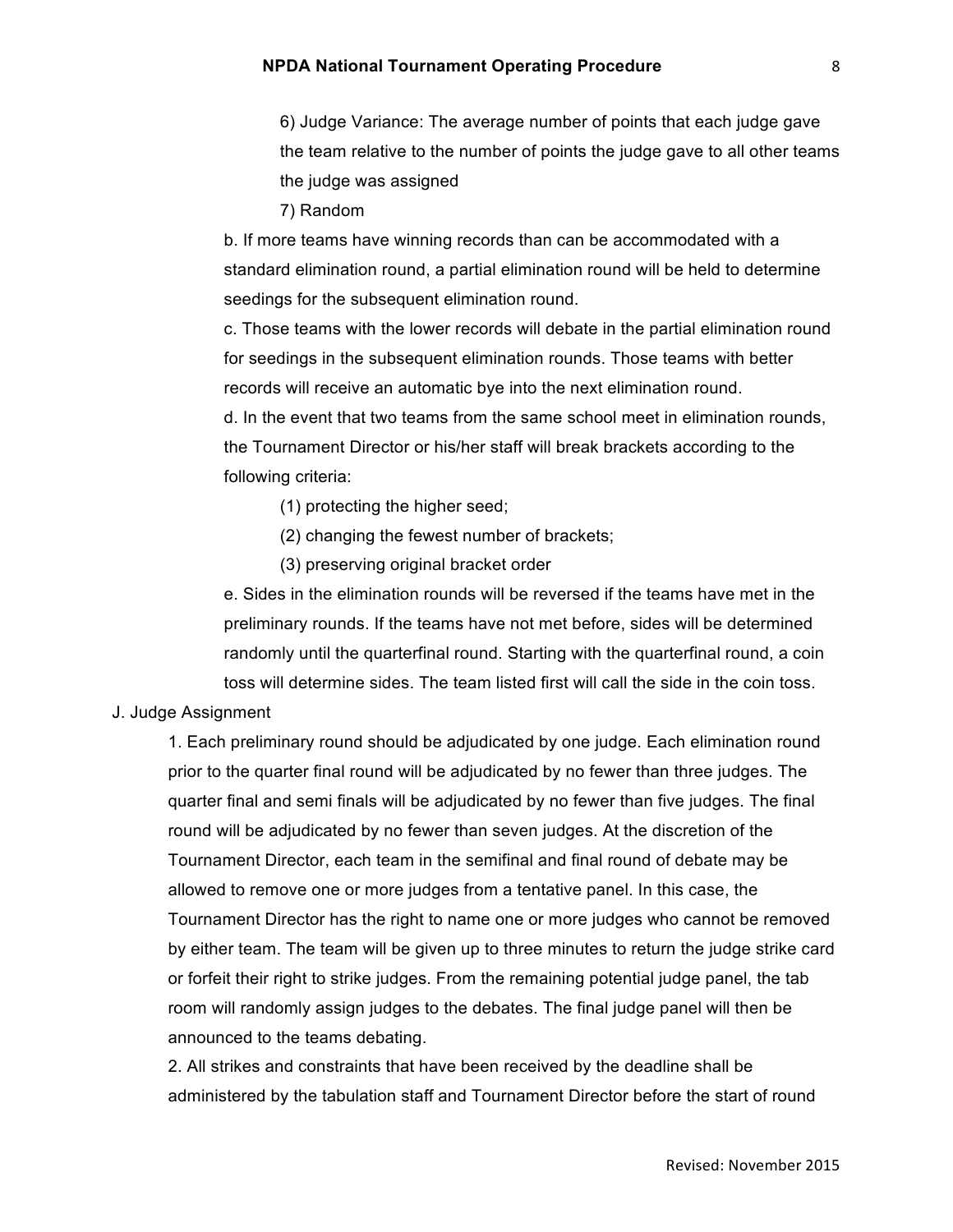one. The number of allowed strikes for each individual team shall never be less than 15% of the entire judging pool.

3. No team will be judged by someone associated with either member of the team or the team's school for the past four years. All teams and judges registered for the tournament should note such conflicts on their entry. At registration, judges will be provided a team list to return to the tab staff marked with any teams they feel they should be constrained against. Any constraints entered by a team in effect for the tournament will need to be justified and accepted by the Tournament Director based on the following categories: former coaches, former team members, romantic relationships.

4. All judging assignments will be made at random from a pool. Judges and program directors should identify obvious conflicts of interest and exclude those judges from judging teams impacted by that conflict

5. All judges are committed to judge two rounds past the elimination round of their last competing teams. Judges who wish to remain in the pool past their obligation should notify the tournament director. The Tournament Director will publicly post a list of the judges being used for morning elimination rounds.

6. All judges are required to monitor postings and ballots (whether paper or electronic) and judge any debate that they are assigned to. A financial penalty of fifty dollars for each preliminary and 100 dollars for each elimination round will be imposed against any and all judges who fail to be available to judge all rounds for which they are obligated. Fines must be paid promptly, as determined by the tournament director.

a. Teams from schools who have not paid penalties for their judges failing to pick up assigned and/or pushed ballots will not be allowed to advance to elimination rounds.

b. Until fines are paid, the judge's affiliated or hiring school will be suspended from NPDA membership.

c. All fines are subject to appeal to the National Championship Tournament Ombudsperson on the basis of extenuating circumstances.

7. Judges shall arrive at their debates on time. A financial penalty of fifty dollars for each preliminary and one hundred dollars for each elimination round will be imposed against any and all judges who fail to be available to judge all rounds to which they are obligated.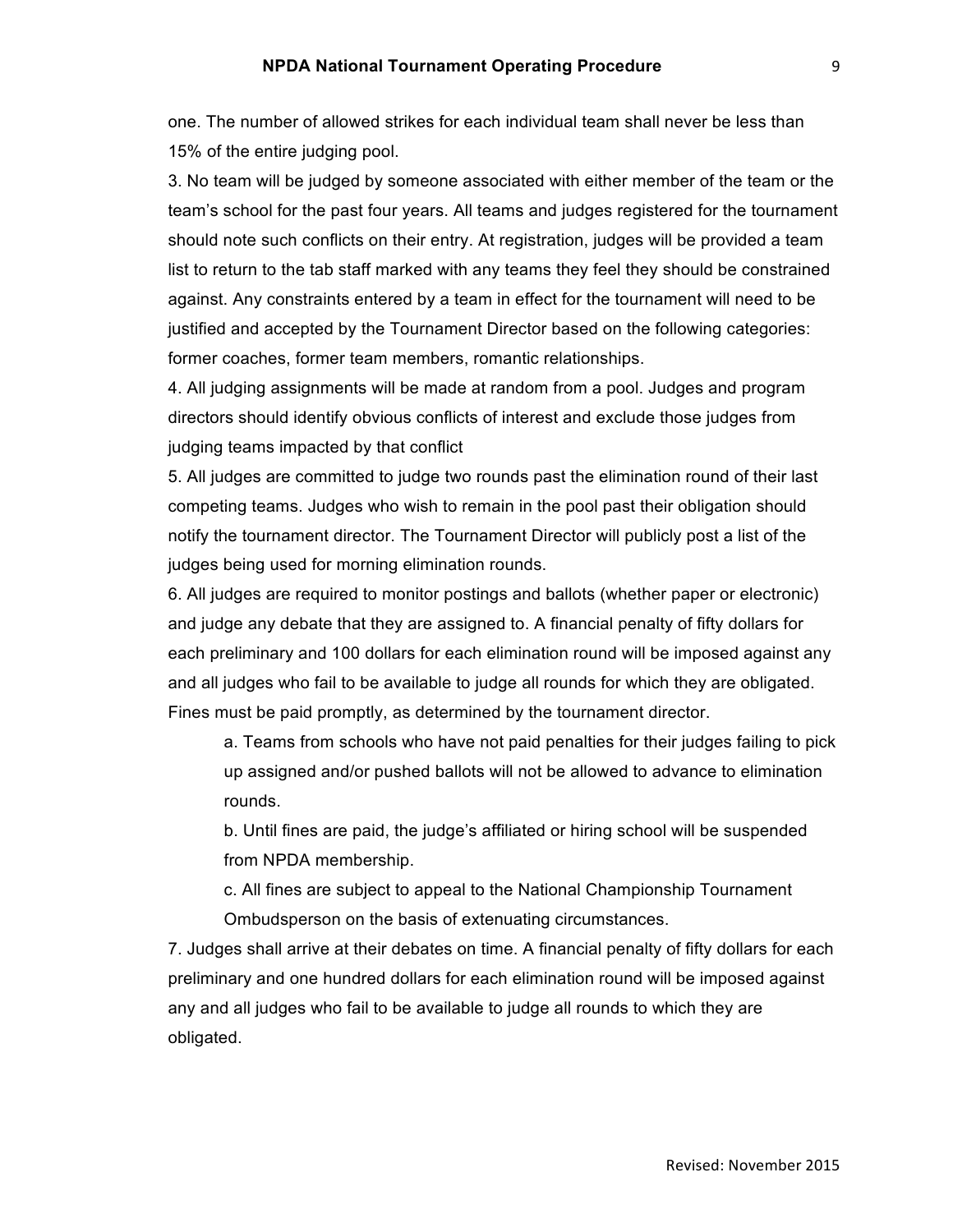a. Debaters shall be afforded the opportunity to inform the tab room of judges who are late to their rounds. The Tournament Director shall have the discretion of imposing penalties, equivalent to those imposed for a missed round, for lateness. b. Until fines are paid, the judge's affiliated or hiring school will be suspended from NPDA membership and denied participation in elimination rounds. c. All fines are subject to appeal to the National Championship Tournament Ombudsperson on the basis of extenuating circumstances.

8. Judges should strive to judge debates on the basis of student performance, avoiding rendering decisions based on the judge's personal prejudices.

K. Enforcement of Tournament Rules

1. Enforcement of Section 4 of the NPDA Tournament Rules (section entitled "During the Debate") shall be the province of the judge(s). In the case of a dispute regarding a judge's interpretation of the rules, enforcement of the rules, or adhering to the procedures of the tournament, one or both debate teams may appeal a judge's decision regarding sanctions to the tournament ombudsperson for a final decision. All judges adjudicating at the Championship Tournament shall affirm, that they have read, understand and agree to abide by the NPDA rules and guidelines for judging, including the Sexual Harassment and Discrimination Policy, prior to submitting their required judging philosophy.

2. In addition to enforcing Section 4 of the NPDA Tournament Rules, the judge(s) shall be responsible for declaring a forfeiture to a team not showing up for a debate.

a. Teams that arrive more than three minutes after preparation time has elapsed shall forfeit the debate.

3. All appeals pertaining to tournament rules in a particular round must be made before the topic is announced for the subsequent round.

4. Enforcement of all other sections of the NPDA Tournament Rules shall be the providence of the Tournament Director in consultation with the Championship Tournament Committee.

5. Appeals of decisions made by the tournament director will be directed to the National Championship Tournament Ombudsperson.

#### L. Awards

1. Each debater advancing to elimination rounds will receive an award. Each member of the team will receive an award appropriate to their placing in the tournament (Quarterfinalist, Semifinalist, etc.).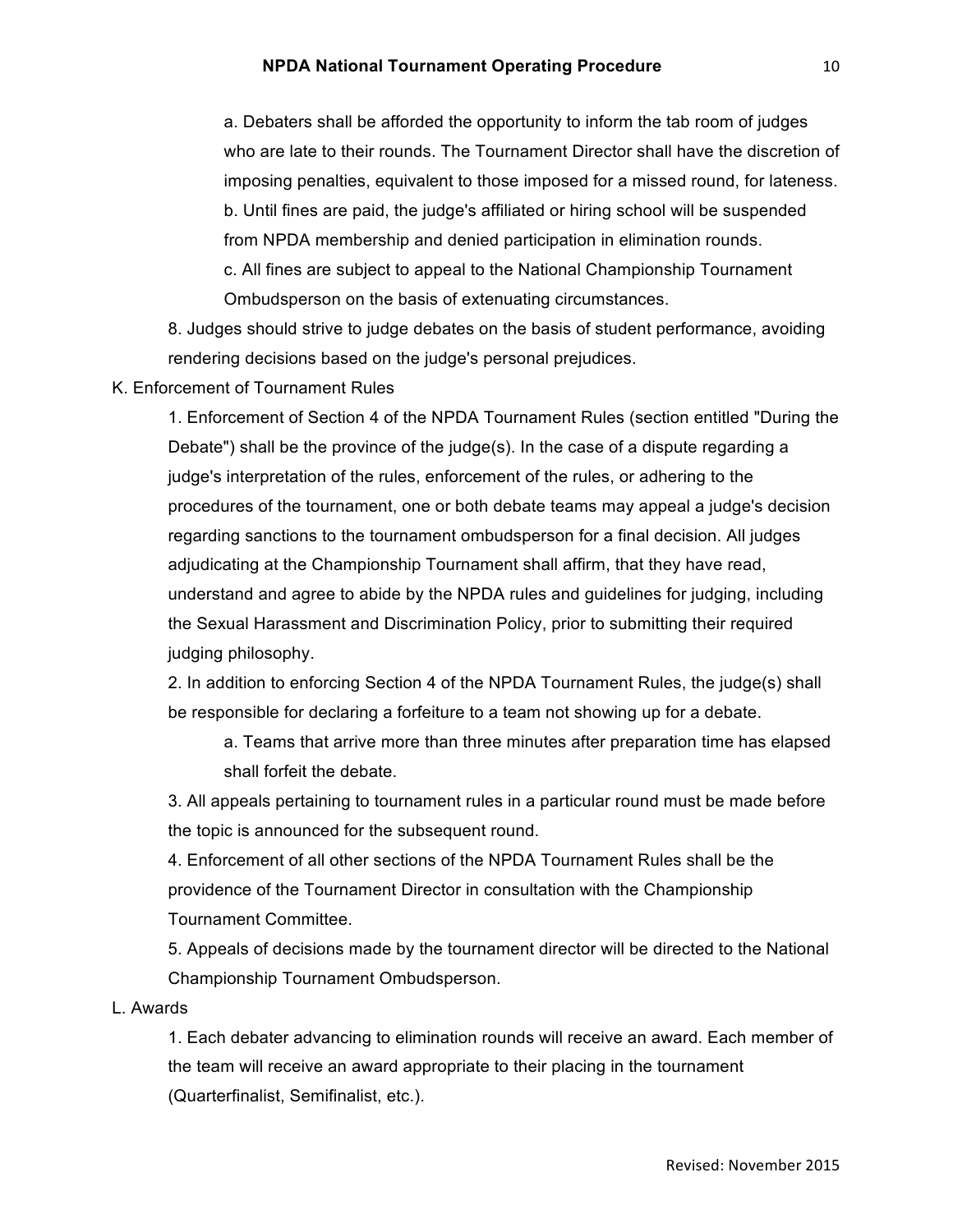2. The top twenty speakers at the tournament will receive an award as determined by the speaker points assigned to them in the preliminary rounds. Speaker order shall be determined by the following criteria:

a. Adjusted Points: Speaker points after dropping high and low scores

b. Total Points: Total speaker points

c. Double-Adjusted Points: Speaker points after dropping the two highest and the two lowest scores

d. Judge Variance: The average number of points greater or fewer that each judge gave the speaker relative to all other speakers to which the judge assigned points

e. Number of Wins: The speaker's number of wins in the preliminary rounds f. Opposition Wins: The strength of the speaker's competition as defined by the number of preliminary round wins earned by the speaker's opposition g. If all the speakers involved in a tie are indistinguishable based on all of the above criteria, then an "unbreakable tie" will be declared.

3. All teams, both members of which are novice (no more than one semester of interscholastic high school debate experience, in their first year of intercollegiate debate competition with a year of competition being defined as two tournaments in each of two semesters), will be eligible for the Top Novice Team award. The top three novice teams will receive awards. The top novice teams are also eligible for regular team awards.

a. Placing will first be determined by a team's placing in elimination rounds.

b. If a tie still exists, the seeding of the tied teams after preliminary rounds will determine placing.

4. All novice debaters (no more than one semester of interscholastic high school debate experience, in their first year of intercollegiate debate competition with a year of competition being defined as two tournaments in each of two semesters) will be eligible for the Top Novice Speaker award, regardless of the status of the person with whom they debate. The top five novice speakers will be recognized. The top novice speakers are also eligible for regular speaker awards. Speaker order shall be determined by the following criteria:

a. Adjusted speaker points

- b. Total speaker points
- c. Double adjusted speaker points
- d. Judge variance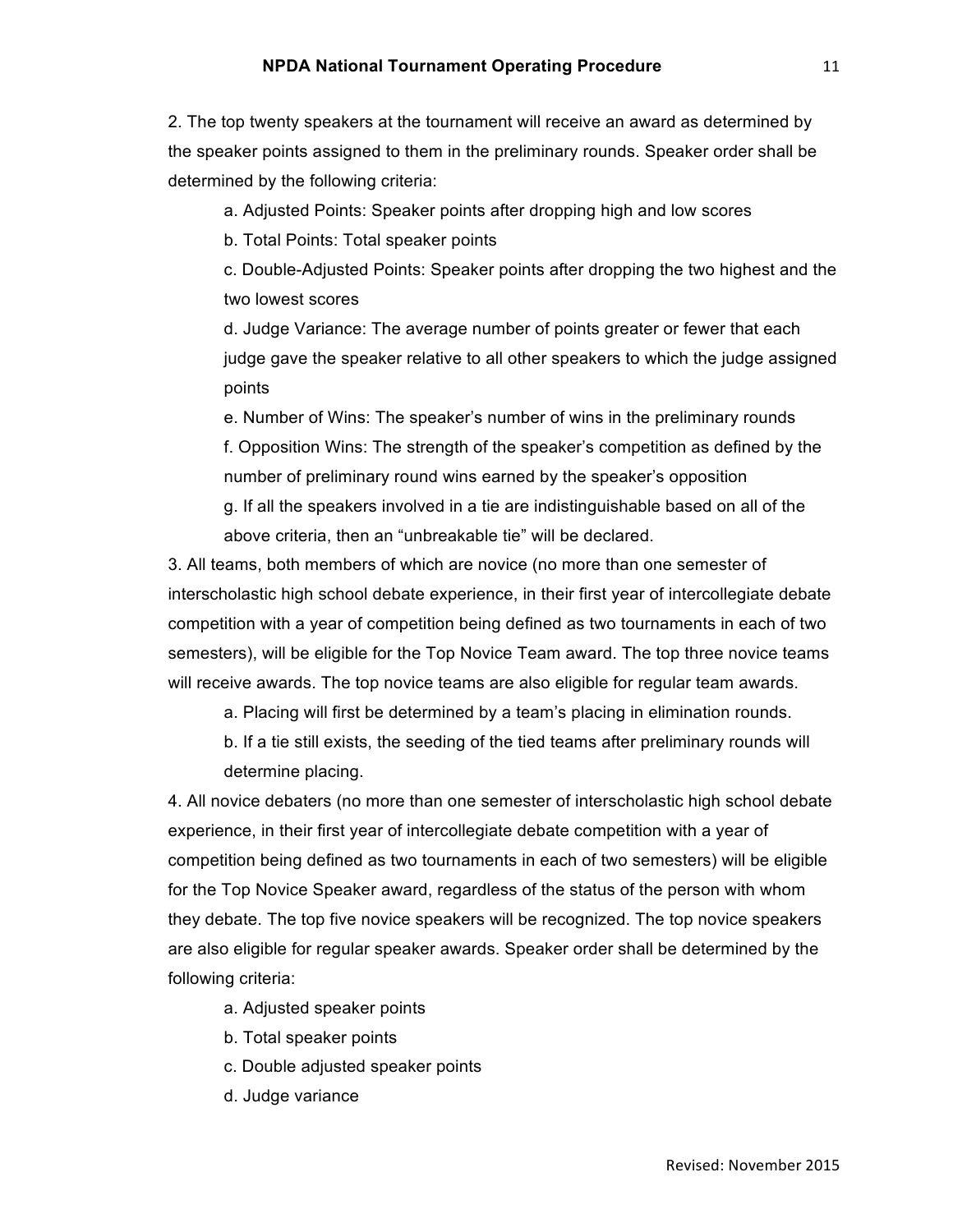- 5. Tournament Sweepstakes
	- a. Championship Tournament Sweepstakes

1) All schools participating in the tournament will be eligible to receive a Championship Tournament Sweepstakes Award.

2) The top twenty schools competing will receive Championship Tournament Sweepstakes Awards.

3) Sweepstakes points will be accumulated from a combination of preliminary and elimination round records from the top four teams from a school during the competition. Ordinarily, the records of the four teams from each school with the highest number of preliminary round wins will be awarded two points for each preliminary round. An additional two points will be awarded per team per elimination round won (including advancement by a bye) by the four teams accumulating the most elimination round points. These may not necessarily be the same four teams that accumulated the most points in preliminary rounds. The National Champion will receive an additional two points for its school in addition to any elimination round points earned.

4) The order of Championship Tournament Sweepstakes Awards will be determined using the following criteria, listed in order of importance:

> a) The greatest cumulative number of preliminary and elimination round points as enumerated in 5. a. 3)

> b) The greatest number of teams advancing to the first elimination round. When the first elimination round is a partial elimination round, this tie-breaker is the greatest number of teams advancing to elimination rounds, including both those teams participating in the partial elimination round and those teams receiving a bye into the second elimination round.

c) The greatest number of teams advancing to the second elimination round.

d) The greatest number of teams advancing to the third elimination round.

e) The greatest number of teams advancing to the fourth elimination round.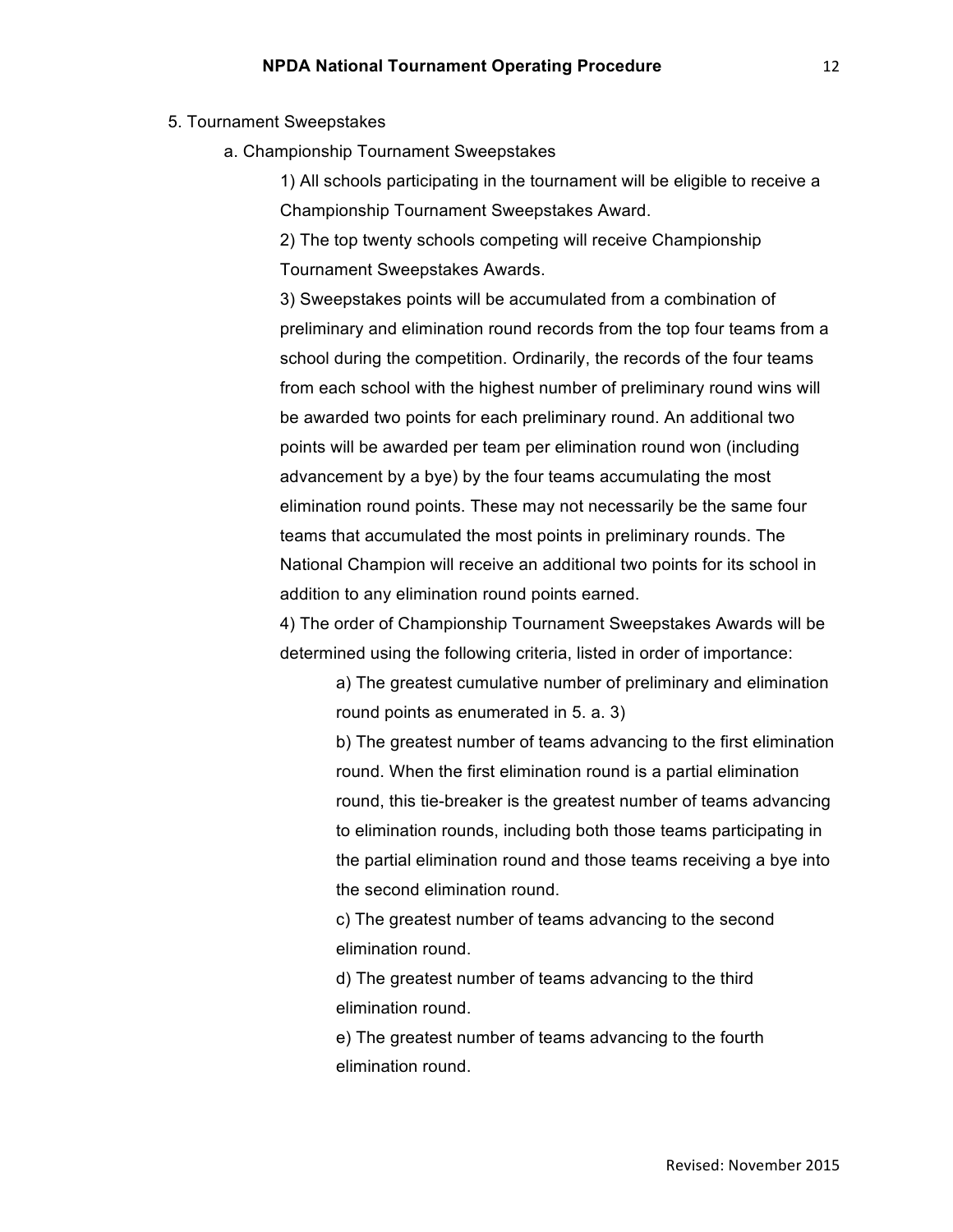13

f) The greatest number of teams advancing to the fifth elimination round.

g) The greatest number of teams advancing to the sixth elimination round.

h) The greatest number of teams advancing to the seventh elimination round.

i) If all of the schools involved in a tie have at least four teams whose records are used in calculating sweepstakes awards, then the greatest cumulative number of preliminary round wins for those teams after each school's best and worst team's preliminary round records are thrown out ("adjusted").

j) The lowest cumulative speaker award placings for the school's four highest placing individual speakers.

k) If the schools involved in a tie are indistinguishable based on all of the above criteria, then an "unbreakable tie" will be declared.

# b. Two-Year College Tournament Sweepstakes

1) Those schools designated as two-year colleges that participate in the Championship Tournament will be eligible to receive a Two-Year College Championship Tournament Sweepstakes Award.

2) The top five two-year colleges competing will receive Two-Year College Championship Tournament Sweepstakes Awards.

3) Ordinarily, the records of the four teams from each school with the highest number of preliminary round wins will count toward the determination of sweepstakes awards. However, in the event that all schools wishing to enter four teams at the Championship Tournament cannot be accommodated, the maximum number of teams that count for tournament sweepstakes will be set at the number of teams that every school was allowed to enter.

4) The order of Two-Year College Championship Tournament Sweepstakes Awards will be determined using the following criteria, listed in order of importance:

a) The greatest cumulative number of preliminary round wins of up to four teams.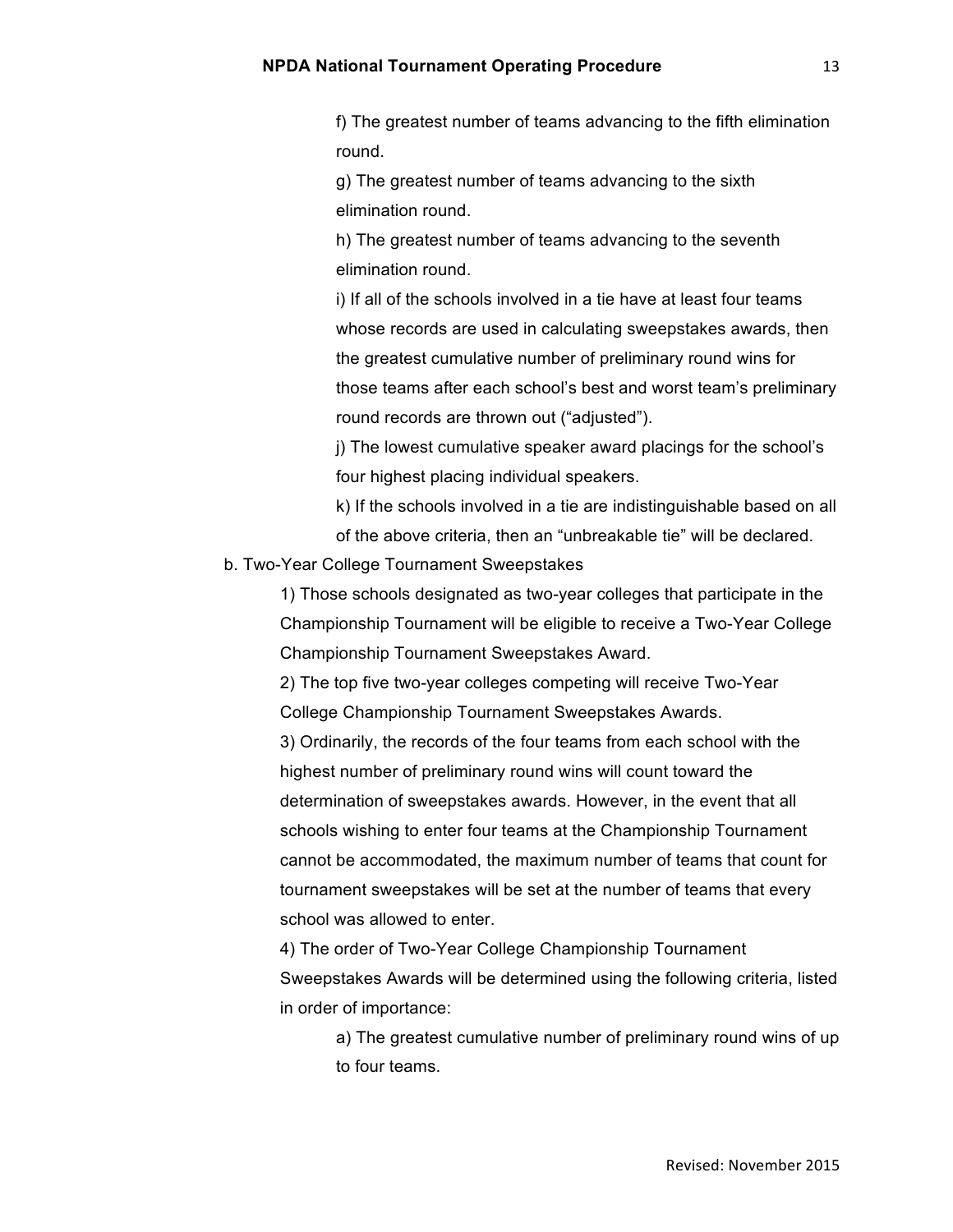b) The greatest number of teams advancing to the first elimination round. When the first elimination round is a partial elimination round, this tie-breaker is the greatest number of teams advancing to elimination rounds, including both those teams participating in the partial elimination round and those teams receiving a bye into the second elimination round.

c) The greatest number of teams advancing to the second elimination round.

d) The greatest number of teams advancing to the third elimination round.

e) The greatest number of teams advancing to the fourth elimination round.

f) The greatest number of teams advancing to the fifth elimination round.

g) The greatest number of teams advancing to the sixth elimination round.

h) The greatest number of teams advancing to the seventh elimination round.

i) If all of the schools involved in a tie have at least four teams whose records are used in calculating sweepstakes awards, then the greatest cumulative number of preliminary round wins for those teams after each school's best and worst teams preliminary round records are thrown out ("adjusted").

j) The lowest cumulative speaker award placings for the school's four highest placing individual speakers.

k) If the schools involved in a tie are indistinguishable based on all of the above criteria, then an "unbreakable tie" will be declared.

#### 6. Season Sweepstakes

a. Both Overall Season Sweepstakes and Two-Year College Season Sweepstakes will be determined by the criteria outlined in the NPDA By-Law IV.

b. The top twenty schools shall receive awards in the Season Sweepstakes competition.

c. The top five two-year colleges shall receive awards in the Two-Year College Season Sweepstakes competition.